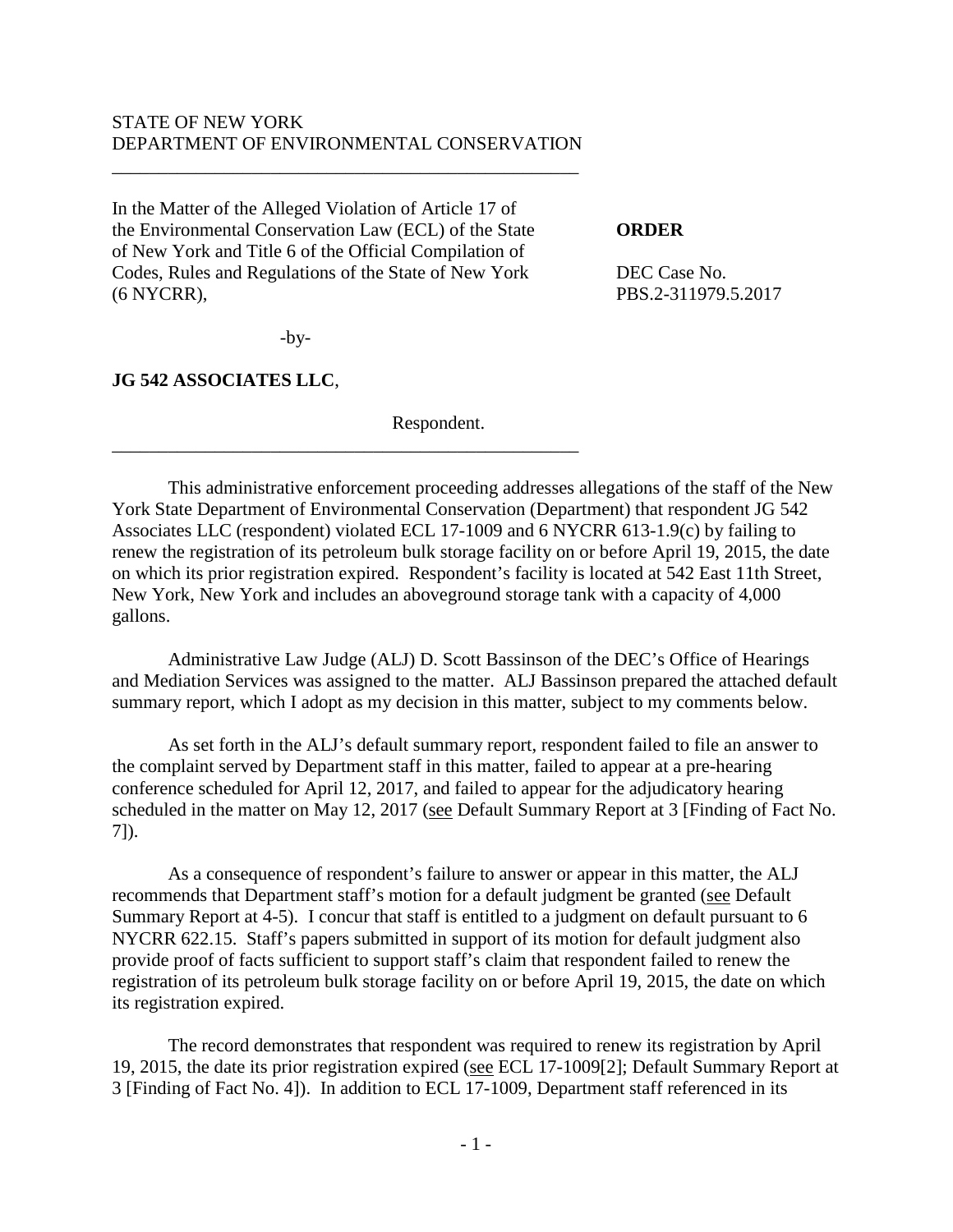papers the applicable facility registration requirement at 6 NYCRR 613-1.9(c), which became effective on October 11, 2015 and which replaced the previous registration provision in 6 NYCRR part 612.

In its March 9, 2017 complaint, Department staff seeks a civil penalty of ten thousand dollars (\$10,000) (see Motion for Default Judgment, Exhibit A [Complaint, Wherefore Clause, at II]). In its motion papers, however, staff seeks a civil penalty of seven thousand five hundred dollars (\$7,500) (see Default Summary Report at 5). ECL 71-1929(1) provides for a civil penalty of up to thirty-seven thousand five hundred dollars (\$37,500) per day for each violation. As noted, respondent has failed to renew the registration for the facility since April 19, 2015 when the registration expired (see Default Summary Report at 3 [Finding of Fact No. 3]).

In circumstances in which an owner has not registered the facility for less than two years from the expiration date of its PBS certificate, and there are no aggravating or mitigating factors, a civil penalty of five thousand dollars (\$5,000) would be consistent with administrative precedent (see Matter of 12 Martense Associates LLC, Order of the Commissioner, December 19, 2011, at 2). Department staff cites respondent's prior failure to timely register the facility, following its becoming owner of the facility in 2010, as an aggravating factor that warrants a higher civil penalty (see Exhibit B, Affirmation of Deborah Gorman, Esq., dated May 15, 2017, ¶¶ 13-19), and I agree. Department staff, however, does not indicate whether any action was taken with respect to the prior late filing, or what interactions may have occurred with respondent at that time. Providing such information would have been helpful for purposes of penalty consideration. Notwithstanding the foregoing, based on the record (including the duration of the violation and the prior failure to timely file), the Department's civil penalty policy, the importance of registration to the petroleum bulk storage regulatory scheme, and the penalties as authorized by ECL 71-1929, I have concluded that the requested civil penalty of seven thousand five hundred dollars (\$7,500) is appropriate here.

I also direct that respondent submit to the Department a petroleum bulk storage application for the facility within fifteen (15) days of service of this order upon it, together with all applicable and past due registration fees.

**NOW, THEREFORE,** having considered this matter and being duly advised, it is **ORDERED** that:

- I. Department staff's motion for a default judgment pursuant to 6 NYCRR 622.15 is granted. By failing to answer or appear in this proceeding, respondent JG 542 Associates LLC waived its right to be heard at the hearing.
- II. Moreover, based upon record evidence, respondent JG 542 Associates LLC violated (a) ECL 17-1009 and (b) since October 11, 2015, 6 NYCRR 613-1.9(c), by failing to renew the registration of its petroleum bulk storage facility located at 542 East 11th Street, New York, New York.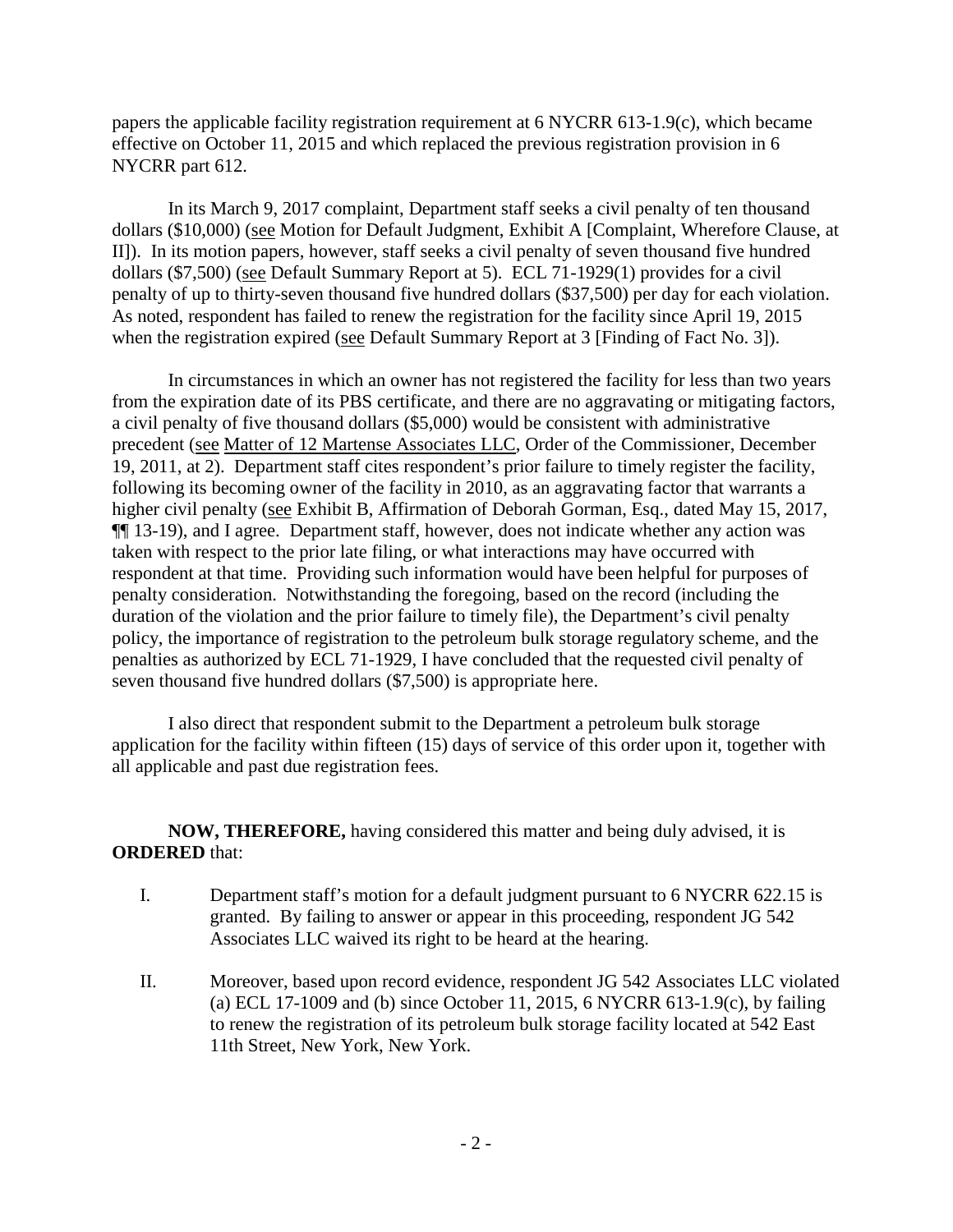- III. Within fifteen (15) days of the service of this order upon respondent JG 542 Associates LLC, respondent shall submit to the Department a complete petroleum bulk storage application for the facility, plus applicable and past due registration fees.
- IV. Within fifteen (15) days of the service of this order upon respondent JG 542 Associates LLC, respondent shall pay a civil penalty in the amount of seven thousand five hundred dollars (\$7,500) by certified check, cashier's check or money order made payable to the New York State Department of Environmental Conservation.
- V. The petroleum bulk storage application, registration fees, and the penalty payment shall be sent to the following address:

Office of General Counsel (Remediation Bureau) NYS Department of Environmental Conservation 625 Broadway,  $14<sup>th</sup>$  Floor Albany, New York 12233-1500 Attn: Deborah Gorman, Esq.

- VI. Any questions or other correspondence regarding this order shall also be addressed to Deborah Gorman, Esq. at the address referenced in paragraph V of this order.
- VII. The provisions, terms and conditions of this order shall bind respondent JG 542 Associates LLC, and its agents, successors and assigns, in any and all capacities.

For the New York State Department of Environmental Conservation

By:  $\qquad \qquad$   $\qquad \qquad$   $\qquad$   $\qquad \qquad$   $\qquad$   $\qquad$   $\qquad$   $\qquad$   $\qquad$   $\qquad$   $\qquad$   $\qquad$   $\qquad$   $\qquad$   $\qquad$   $\qquad$   $\qquad$   $\qquad$   $\qquad$   $\qquad$   $\qquad$   $\qquad$   $\qquad$   $\qquad$   $\qquad$   $\qquad$   $\qquad$   $\qquad$   $\qquad$   $\qquad$   $\qquad$   $\qquad$   $\qquad$   $\qquad$   $\qquad$ 

Basil Seggos Commissioner

Dated: Albany, New York June 12, 2017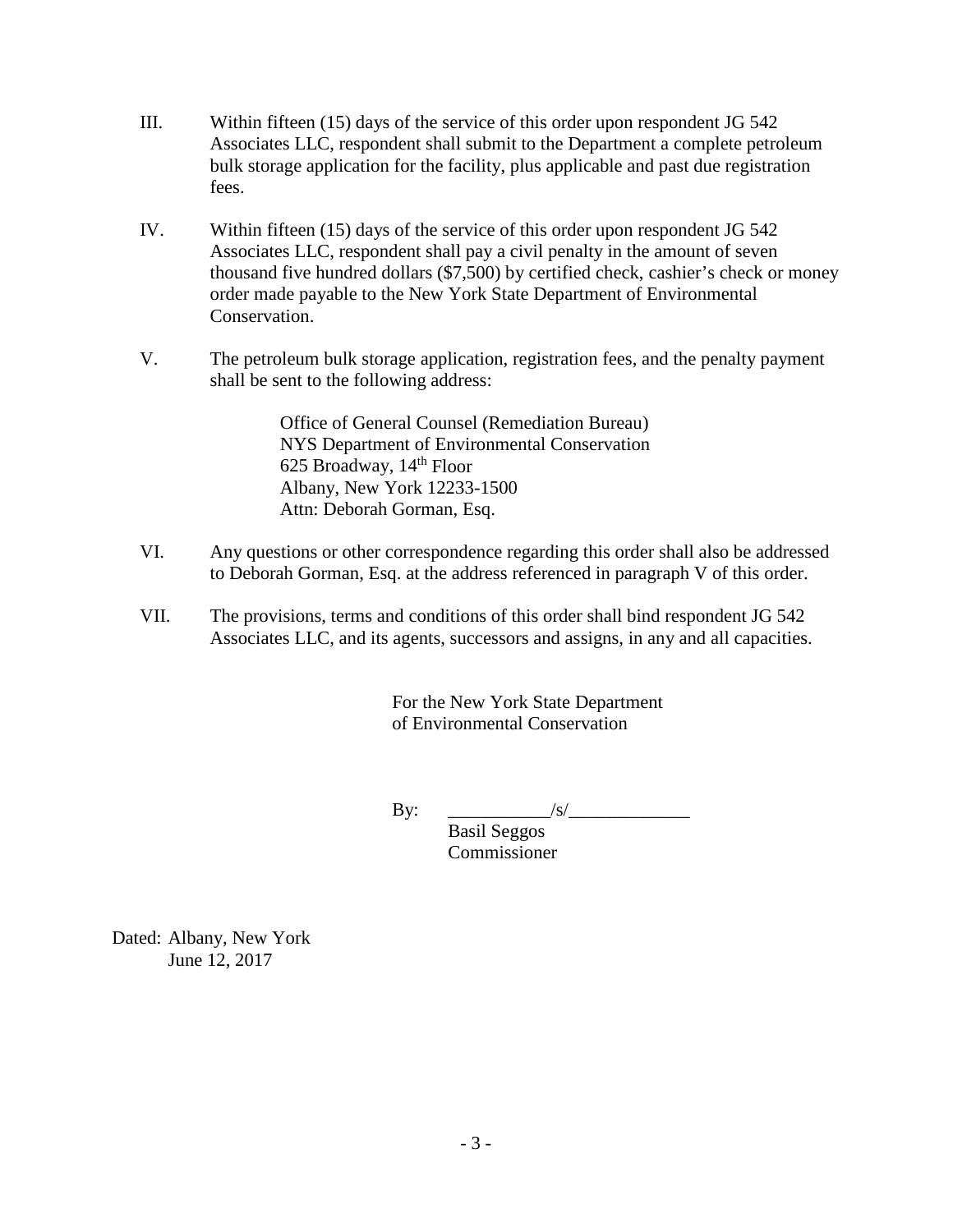## STATE OF NEW YORK DEPARTMENT OF ENVIRONMENTAL CONSERVATION

\_\_\_\_\_\_\_\_\_\_\_\_\_\_\_\_\_\_\_\_\_\_\_\_\_\_\_\_\_\_\_\_\_\_\_\_\_\_\_\_\_\_\_\_\_\_\_\_\_\_

In the Matter of the Alleged Violation of Article 17 of the Environmental Conservation Law ("ECL") of the State **DEFAULT SUMMARY REPORT** of New York and Title 6 of the Official Compilation of Codes, Rules and Regulations of the State of New York DEC Case No. ("6 NYCRR"), PBS.2-311979.5.2017

\_\_\_\_\_\_\_\_\_\_\_\_\_\_\_\_\_\_\_\_\_\_\_\_\_\_\_\_\_\_\_\_\_\_\_\_\_\_\_\_\_\_\_\_\_\_\_\_\_\_

-by-

**JG 542 ASSOCIATES LLC**,

Respondent.

## Procedural History

Staff of the New York State Department of Environmental Conservation ("Department") served respondent JG 542 Associates LLC ("respondent") with a notice of hearing and complaint, dated March 9, 2017, alleging that respondent violated ECL § 17-1009 and its implementing regulation, 6 NYCRR § 613-1.9(c), when it failed to renew the registration of its petroleum bulk storage facility located at 542 East 11th Street, New York, New York on or before April 19, 2015, the date on which its prior registration expired. The complaint seeks an order of the Commissioner (1) finding respondent in violation of ECL § 17-1009 and 6 NYCRR § 613-1.9(c); (2) assessing a civil penalty in the amount of ten thousand dollars (\$10,000); (3) directing respondent to register its petroleum bulk storage facility within fifteen (15) days of the service of the Commissioner's order by remitting the applicable registration fee, including any past registration fees, along with a complete registration application; and (4) granting such other and further relief as the Commissioner shall deem just and appropriate.

Inasmuch as respondent is an active domestic limited liability company in the State of New York, service of the notice of hearing and complaint on respondent was made by serving the New York State Department of State on March 9, 2017. See Staff Exhibit ("Staff Ex.") C. Department staff also provided additional service by sending the notice of hearing and complaint to respondent by first class mail on March 9, 2017. See id. Respondent failed to file an answer to the complaint, failed to appear at a pre-hearing conference scheduled for April 12, 2017, and failed to appear at the adjudicatory hearing scheduled for May 12, 2017, as directed in the notice of hearing and accompanying cover letter. See Staff Ex. B, ¶¶ 4-6.

As stated in the notice of hearing, on May 12, 2017, an adjudicatory hearing was convened at 12:30 p.m. by video conference before the undersigned Administrative Law Judge ("ALJ"). The ALJ was located at the Department's central offices, 625 Broadway, Albany, New York, and counsel for staff were located at the Department's Region 2 offices, 1 Hunter's Point Plaza, 47-40 21<sup>st</sup> Street, Long Island City, New York. Department staff was represented by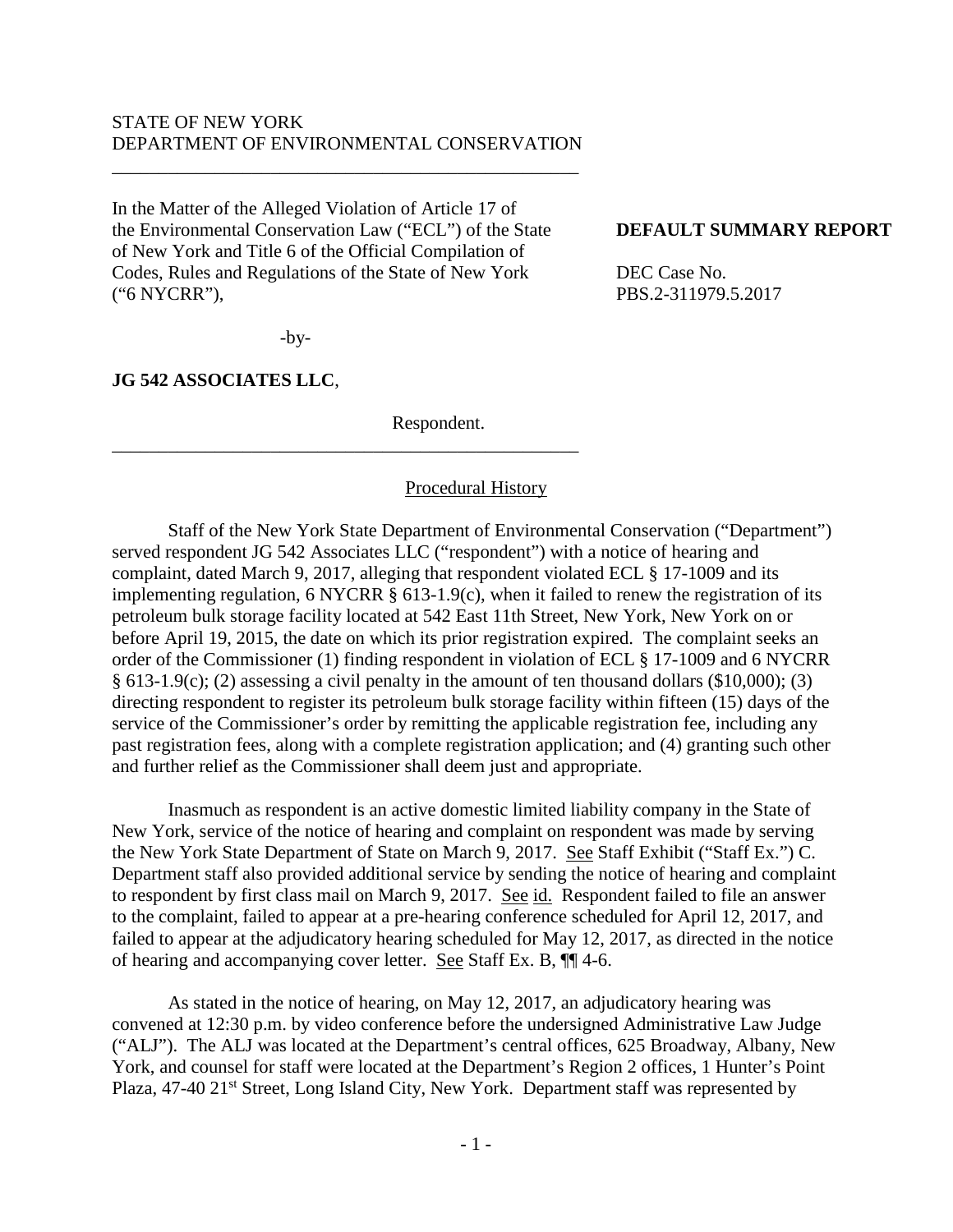Deborah Gorman, Esq. of the Remediation Bureau in the Department's Office of General Counsel. No one appeared on behalf of respondent.

Department staff indicated that it was prepared to proceed with the hearing, proffering a staff witness. Noting for the record that respondent had failed to answer the complaint, failed to appear for the pre-hearing conference, and failed to appear for the adjudicatory hearing, Department staff moved orally for a default judgment pursuant to 6 NYCRR § 622.15, and stated that staff would be submitting motion papers in support of the motion for a default judgment. I reserved on the oral default motion pending service and filing of the motion papers and any response thereto.

Staff has submitted a Notice of Motion for Default Judgment, a Motion for Default Judgment, and the Affirmation of Deborah Gorman, Esq., all dated May 15, 2017, and nine exhibits.<sup>[1](#page-4-0)</sup> Respondent has failed to file any response to staff's motion for default judgment.

## Applicable Regulatory Provision

613-1.9 Registration. [2](#page-4-1)

\* \* \*

"(c) *Renewal*. Registration must be renewed every five years from the date of the last valid registration certificate until the department receives written notice and documentation from the facility owner that the facility has been permanently closed in accordance with section 613- 2.6(b), 613-3.5(b), or 613-4.5(b) of this Part, or that ownership of the facility has been transferred in accordance with subdivision (d) of this section. "

## Findings of Fact

The following facts are found based upon the documents submitted with and in support of staff's motion for a default judgment:

1. Respondent JG 542 Associates LLC ("respondent") is the owner of a petroleum bulk storage facility having a capacity of over 1,100 gallons located at 542 East 11th Street, New York, New York ("facility"). In particular, petroleum storage tank number 001 at the facility has a capacity of 4,000 gallons and is located aboveground. See Staff Exs. D, E, F, and G.

<span id="page-4-0"></span> $<sup>1</sup>$  A list of the exhibits submitted by staff in support of its motion for default judgment is attached hereto as</sup> Appendix A.  $\overline{a}$ 

<span id="page-4-1"></span><sup>2</sup> Effective October 11, 2015, 6 NYCRR § 613-1.9(c) replaced 6 NYCRR § 612.2(a)(2), which stated: "(a) *Existing facilities*. . . . (2) Registration must be renewed every five years from the date of the last valid registration until the department receives written notice that the facility has been permanently closed or that ownership of the facility has been transferred." ECL § 17-1009(2) requires facility registrations to be "renewed every five years or whenever ownership of a facility is transferred, whichever occurs first."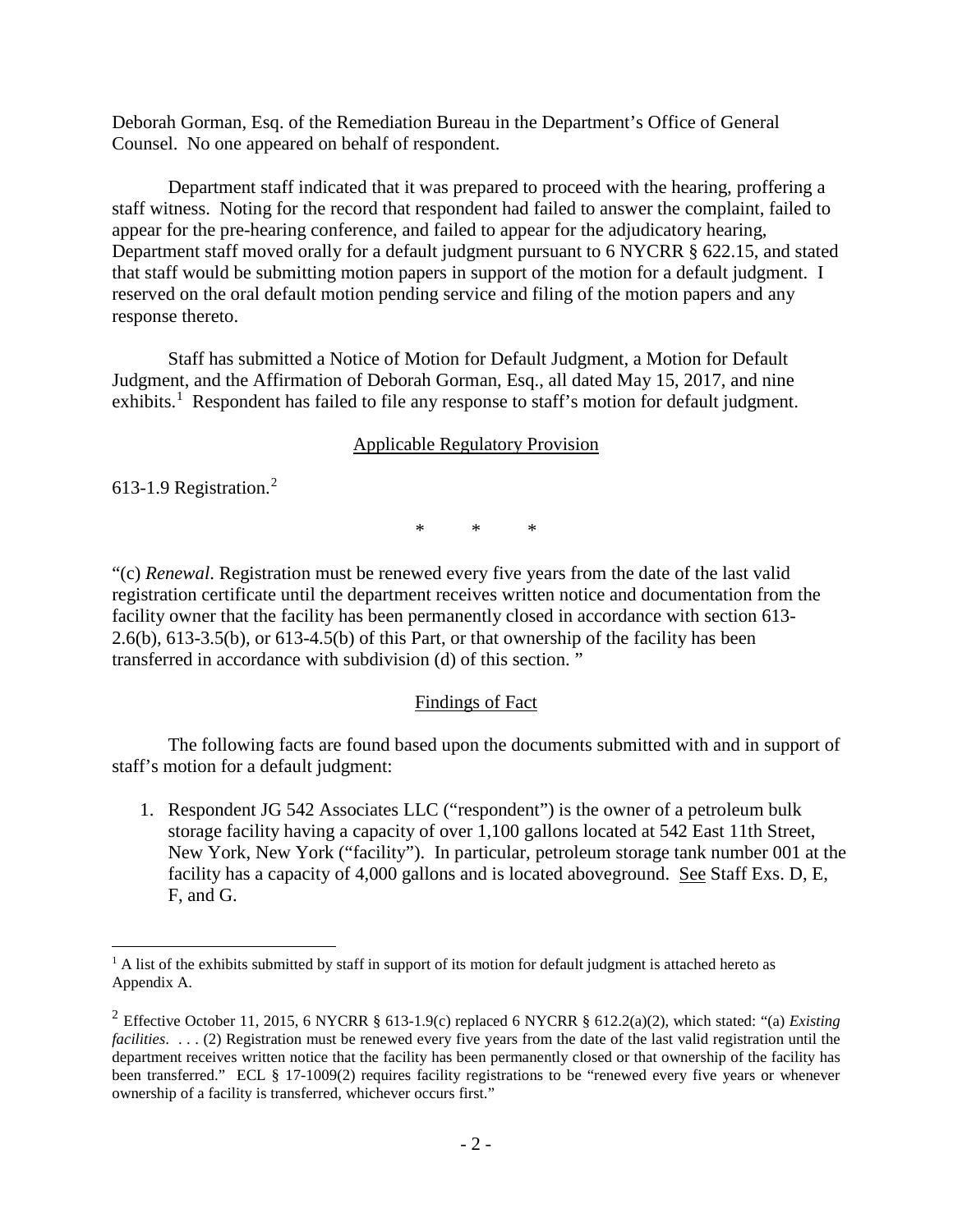- 2. Respondent is an active domestic limited liability company in the State of New York. See Staff Ex. H.
- 3. On April 19, 2010, Janet Ger, by deed, transferred all right, title and interest in the facility to respondent JG 542 Associates LLC, the facility's current owner. This deed is recorded in the Office of the City Register of the City of New York, as City Register File No. 2010000143929. See Staff Ex. D.
- 4. Respondent submitted to the Department a Petroleum Bulk Storage ("PBS") Application dated June 29, 2013. See Staff Ex. E. Respondent's PBS application was received by the Department on September 20, 2013. See id. On September 24, 2013, the Department issued to respondent PBS Registration Certificate No. 2-311979. This registration expired on April 19, 2015. See Staff Exs. F, G.
- 5. On March 6, 2017, a search of the Department's PBS registration database revealed that respondent's registration had expired on April 19, 2015 and had not been renewed. See Staff Ex. A, Affirmation of Deborah Gorman, Esq. dated March 9, 2017, ¶¶ 9-12.
- 6. As shown by Receipt for Service No. 201703160682 issued by the New York State Department of State, respondent was served personally on March 9, 2017, pursuant to section 303 of the New York Limited Liability Company Law, with a cover letter, notice of hearing and complaint, statement of readiness, and supporting affirmation, all dated March 9, 2017, alleging that respondent violated ECL § 17-1009 and its implementing regulation, 6 NYCRR § 613-1.9(c), by failing to renew the registration of its petroleum bulk storage facility located at 542 East 11th Street, New York, New York on or before April 19, 2015, the date that the prior registration expired. Consistent with CPLR  $3215(g)(4)$ , Department staff also provided additional service by sending the notice of hearing and complaint to respondent by first class mail on March 9, 2017. See Staff Ex. B, Affirmation of Deborah Gorman, Esq. in Support of Motion for Default Judgment, dated May 15, 2017 ("Gorman Aff. II"),  $\P$ [2-3; see also Staff Ex. C, Affidavit of Service of Dale L. Thiel, sworn to May 9, 2017, ¶¶ 3-4.
- 7. Respondent failed to file an answer to the complaint, failed to appear at a pre-hearing conference scheduled for April 12, 2017, and failed to appear for the adjudicatory hearing scheduled in the matter for May 12, 2017, as directed in the notice of hearing and accompanying cover letter. See Staff Ex. B, Gorman Aff. II, at ¶¶ 4-6.

## Discussion

A respondent upon whom a complaint has been served must serve an answer within 20 days of receiving a notice of hearing and complaint. See 6 NYCRR § 622.4(a). A respondent's failure to file a timely answer "constitutes a default and a waiver of respondent's right to a hearing." 6 NYCRR § 622.15(a). In addition, attendance by a respondent at a scheduled prehearing conference or hearing is mandatory, "and failure to attend constitutes a default and a waiver of the opportunity for a hearing." 6 NYCRR § 622.8(c); <u>see also</u> 6 NYCRR § 622.15(a)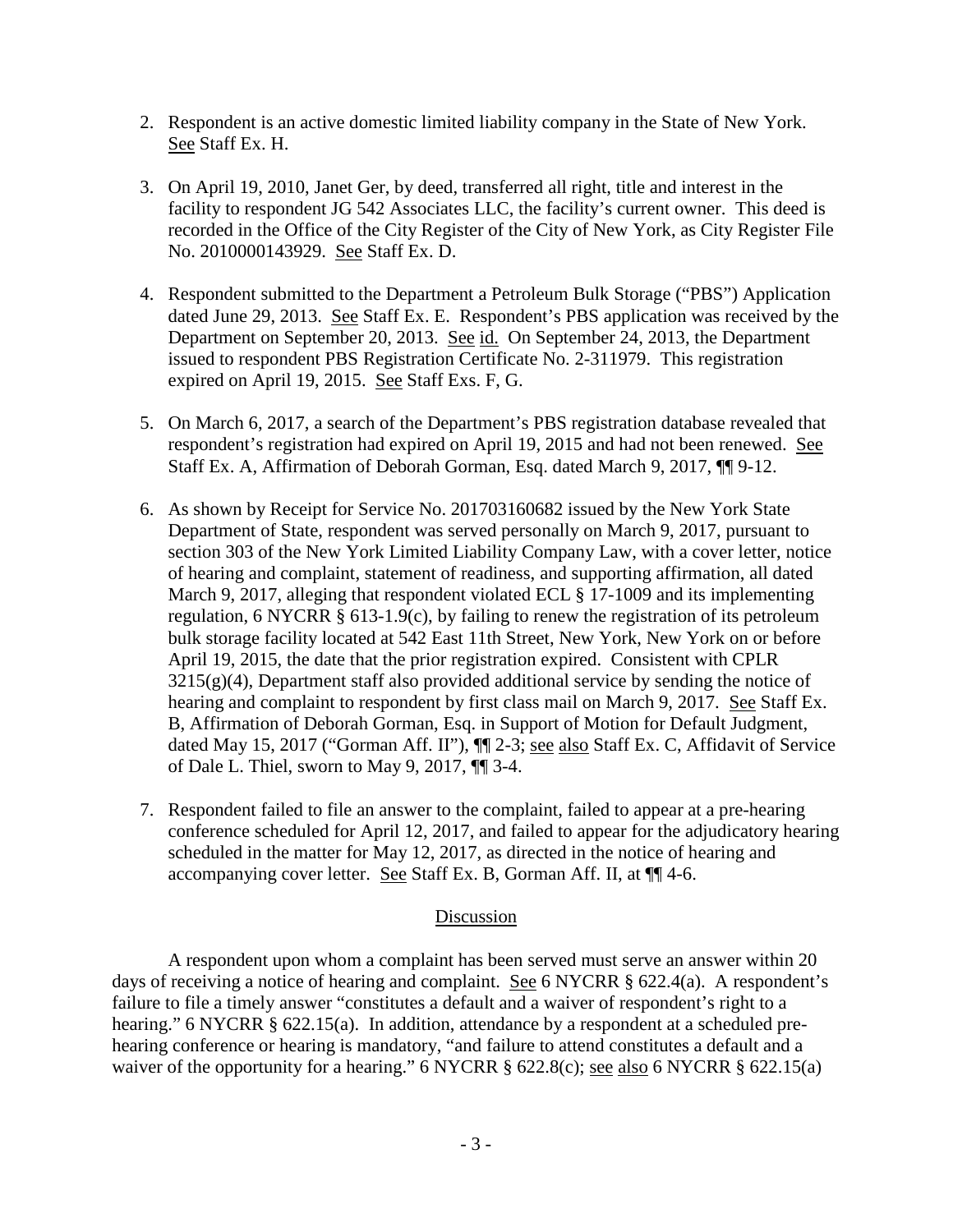("A respondent's … failure to appear at the hearing or the pre-hearing conference … constitutes a default and a waiver of respondent's right to a hearing").

Upon a respondent's failure to answer a complaint or failure to appear for a pre-hearing conference or hearing, Department staff may make a motion to an ALJ for a default judgment. Such motion must contain (i) proof of service upon respondent of the notice of hearing and complaint; (ii) proof of respondent's failure to appear or to file a timely answer; and (iii) a proposed order. See 6 NYCRR § 622.15(b)(1)-(3).

As the Commissioner has held, "a defaulting respondent is deemed to have admitted the factual allegations of the complaint and all reasonable inferences that flow from them." Matter of Alvin Hunt, d/b/a Our Cleaners, Decision and Order of the Commissioner, July 25, 2006, at 6 (citations omitted). In addition, in support of a motion for a default judgment, staff must "also submit some proof of the facts sufficient to support the claims charged in the complaint." Matter of Greene Technologies Incorporated, Ruling of the Commissioner, November 10, 2016, at 3; Matter of American Auto Body & Recovery Inc., Ruling of the Commissioner, July 2, 2015, at 3; Matter of Queen City Recycle Center, Inc., Decision and Order of the Commissioner, December 12, 2013, at 3.

The record establishes that: (i) Department staff served the notice of hearing and complaint upon respondent; (ii) respondent failed to file an answer to the complaint and failed to appear at a pre-hearing conference scheduled for April 12, 2017, as directed in the cover letter served with the notice of hearing and complaint, and in the notice of hearing; and (iii) respondent failed to appear for the adjudicatory hearing scheduled in the matter on May 12, 2017, as directed in both the cover letter and the notice of hearing. Department staff has submitted a proposed order with its motion papers. See Staff Ex. I. Based upon the foregoing, the Department is entitled to a default judgment in this matter pursuant to 6 NYCRR § 622.15. Staff also served respondent with copies of the motion for default judgment and supporting papers. See May 15, 2017 letter from Deborah Gorman, Esq. to Chief ALJ James McClymonds, enclosing motion papers and copying respondent.

Department staff's submissions in support of the motion for a default judgment provide proof of the facts sufficient to support staff's claim that respondent failed to renew the registration of its petroleum bulk storage facility located at 542 East 11th Street, New York, New York on or before April 19, 2015, the date that the prior registration expired, in violation of ECL § 17-1009. Respondent has also been in violation of 6 NYCRR § 613-1.9(c) since the effective date of Part 61[3](#page-6-0), October 11, 2015. $3$ 

<span id="page-6-0"></span><sup>&</sup>lt;sup>3</sup> Staff has not alleged that, for the period from April 19, 2015 to October 10, 2015, respondent was in violation of former section 612.2(a)(2) of the regulations; rather, staff's allegations regarding regulatory violations are limited to respondent's failure to renew its registration under 6 NYCRR § 613-1.9(c), which became effective October 11, 2015. I note that the Commissioner has stated, on more than one occasion, that "Department staff should cite violations of both [former and current] regulatory sections where, as here, the violations commenced prior to and continued after October 11, 2015." Matter of Brighton House, Inc., Order of the Commissioner, January 20, 2017, at 2; see also Matter of RCASCO Properties, Inc., Order of the Commissioner, November 28, 2016, at 2 (same).  $\overline{a}$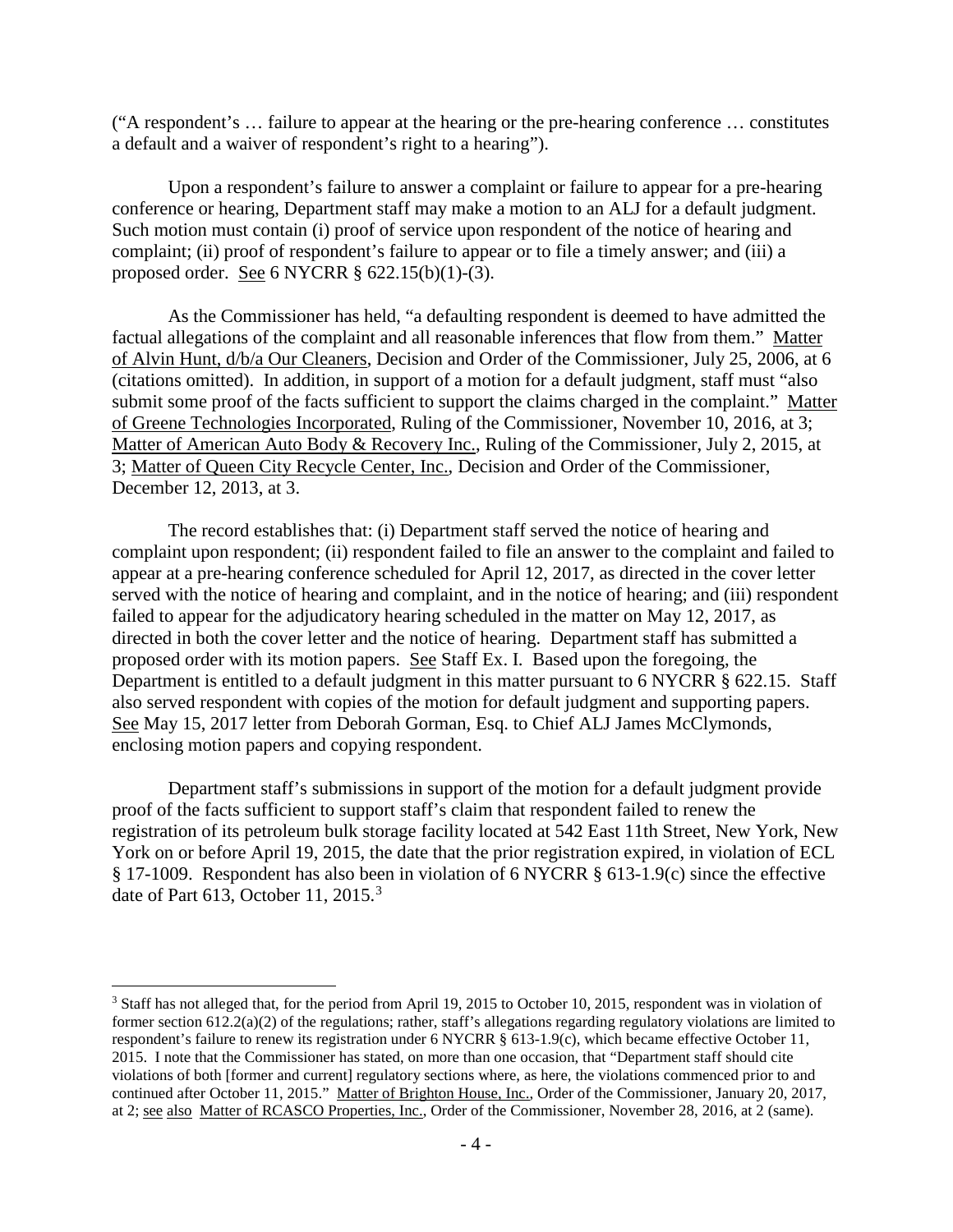In its complaint, Department staff seeks a civil penalty of ten thousand dollars (\$10,000). In its motion papers, however, staff seeks a penalty of \$7,500. See Motion for Default Judgment at first unnumbered page, ¶ 2; see also Staff Ex. B, Gorman Aff. II ¶¶ 13-19; Staff Ex. I, Proposed Order, at second unnumbered page.

ECL § 71-1929(1) provides for a civil penalty of up to thirty-seven thousand five hundred dollars (\$37,500) per day for each violation. In proceedings concerning violations of PBS registration requirements in the New York City area, calculation of an appropriate penalty turns in part on the duration of the violations. See e.g. Matter of 540 Jackson Realty Corp., Order of the Commissioner, May 18, 2016, at 2; see also Matter of 12 Martense Associates LLC, Order of the Commissioner, December 19, 2011 ("12 Martense Associates"), at 2. Department staff has generally requested a penalty of five thousand dollars (\$5,000) for violations extending up to two years, seven thousand five hundred dollars (\$7,500) for violations extending from two to five years, and ten thousand dollars (\$10,000) for violations exceeding five years in duration. See 12 Martense Associates at 2.

The record in this matter reflects that, as of the date of the service and filing of the notice of hearing and complaint in this matter, respondent's failure to renew its registration had lasted almost two years. Absent aggravating or mitigating factors, a penalty of five thousand dollars (\$5,000) would be appropriate under 12 Martense Associates. In this matter, however, Department staff argues that a higher penalty of seven thousand five hundred dollars (\$7,500) is appropriate because the respondent has a history of non-compliance, having previously filed its registration late. The record reflects that, although respondent became owner of the property on April 19, 2010, respondent did not file a PBS application form reflecting the change of ownership until June 29, 2013, more than three years after it became the owner. See Staff Ex. B, Gorman Aff. II ¶ 18; see also Staff Exs. D (deed) and E (PBS application form). I recommend that the Commissioner impose a civil penalty in the amount of seven thousand five hundred dollars (\$7,500), as requested by Department staff.<sup>[4](#page-7-0)</sup>

#### Recommendations

Based upon the foregoing, I recommend that the Commissioner issue an order:

- 1. Granting Department staff's motion for default, holding respondent JG 542 Associates LLC in default pursuant to the provisions of 6 NYCRR § 622.15;
- 2. Holding that respondent JG 542 Associates LLC violated ECL § 17-1009 and, from October 11, 2015 forward, 6 NYCRR § 613-1.9(c), by failing to renew the registration of its petroleum bulk storage facility located at 542 East 11th Street, New York, New York on or before April 19, 2015, the date that the prior registration expired;

 $\overline{a}$ 

<span id="page-7-0"></span><sup>4</sup> Seeking a penalty lower than that requested in the complaint does not raise the same due process concerns as would a request to increase the penalty in a default situation. See Matter of Reliable Heating Oil, Inc., Decision and Order of the Commissioner, October 30, 2013, at 2-3. Moreover, Department served the default motion papers on respondent, and therefore respondent is on notice of staff's request to reduce the civil penalty from the amount requested in the complaint.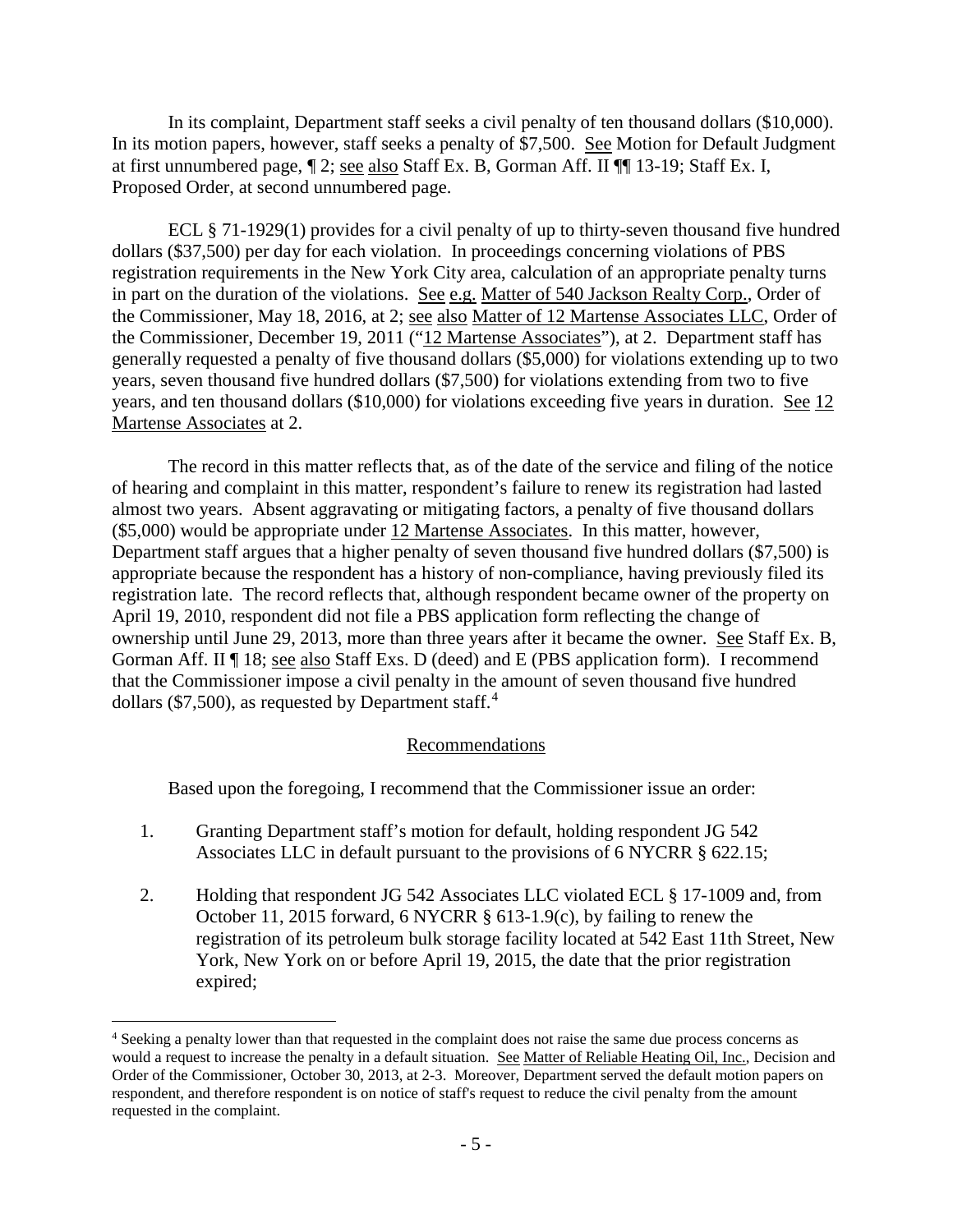- 3. Directing respondent JG 542 Associates LLC to submit to the Department, within fifteen (15) days of service of the Commissioner's order, a complete registration application for the facility, together with applicable and past due registration fees;
- 4. Directing respondent JG 542 Associates LLC to pay a civil penalty in the amount of seven thousand five hundred dollars (\$7,500) within fifteen (15) days of service of the Commissioner's order; and
- 5. Directing such other and further relief as he may deem just and appropriate.

 $\frac{1}{s}$ D. Scott Bassinson Administrative Law Judge

Dated: Albany, New York May 30, 2017